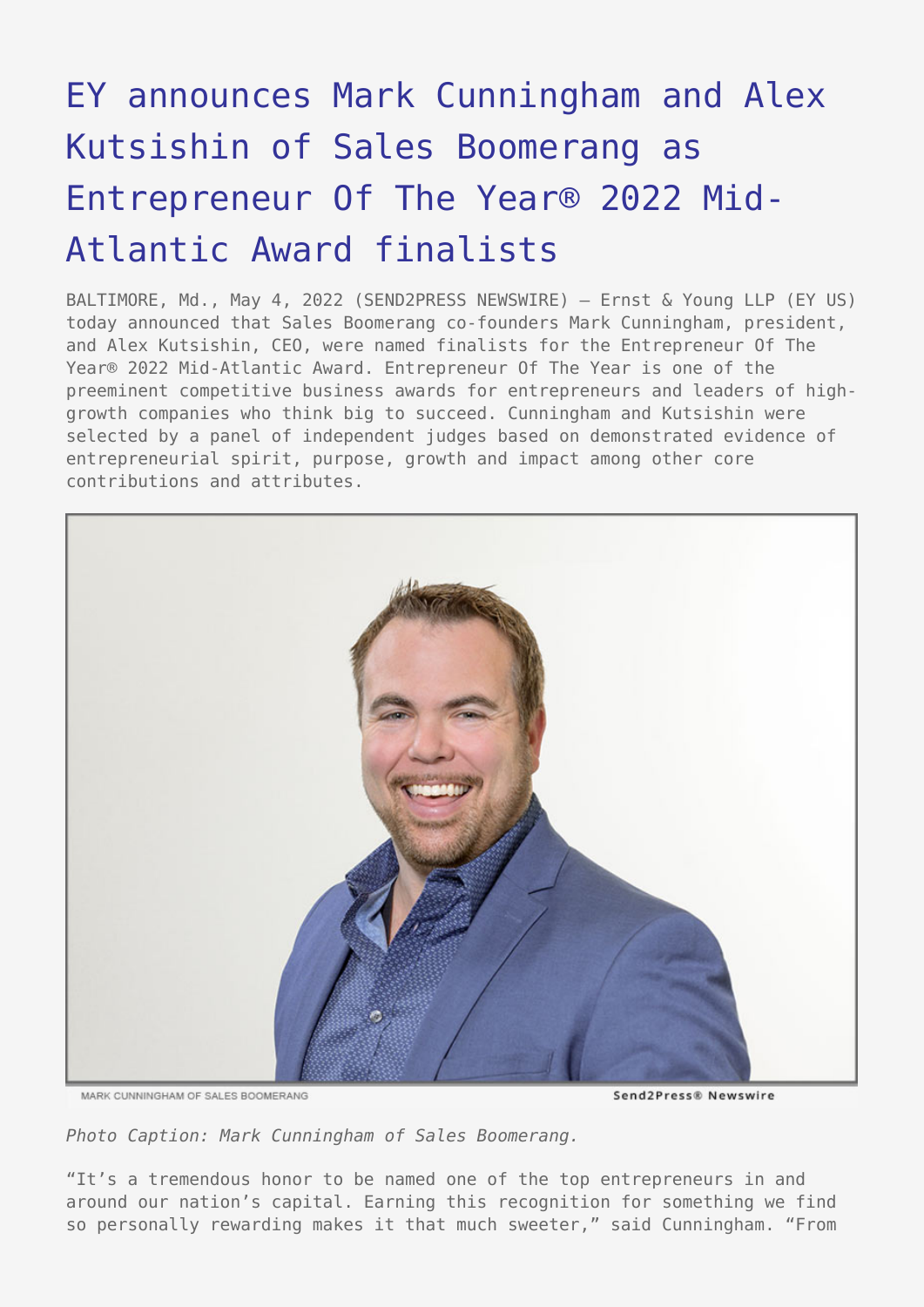Sales Boomerang's outset, we have swung for the fences, taking on the biggest challenge facing one of the world's largest industries. By correcting the mortgage industry's deep-seated customer retention issues, we are making a positive difference for millions of everyday consumers, and we will continue to lead our company with the best interests of borrowers firmly in mind."

"We want to marry borrowers' interests with financial institutions' offerings so they are always aligned. Borrowers never receive the wrong loan, and organizations don't have to beg for borrowers' loyalty because they have earned it," agreed Kutsihin. "Over five years of amazing growth, we have proven that this model is the future of lending. Mark and I are very proud of what Sales Boomerang has accomplished and dedicate this honor to our more than 100 team members and the hundreds of enterprise lenders that share our vision."



ALEX KUTSISHIN OF SALES BOOMERANG

Send2Press® Newswire

*PHOTO CAPTION: Alex Kutsishin of Sales Boomerang.*

Regional award winners will be announced on June 29, 2022. The regional winners will then be considered by the National independent judging panel, and National awards will be presented in November at the Strategic Growth Forum®, one of the nation's most prestigious gatherings of high-growth, market-leading companies. The Entrepreneur Of The Year National Overall Award winner will then move on to compete for the EY World Entrepreneur Of The Year™ Award in June 2023.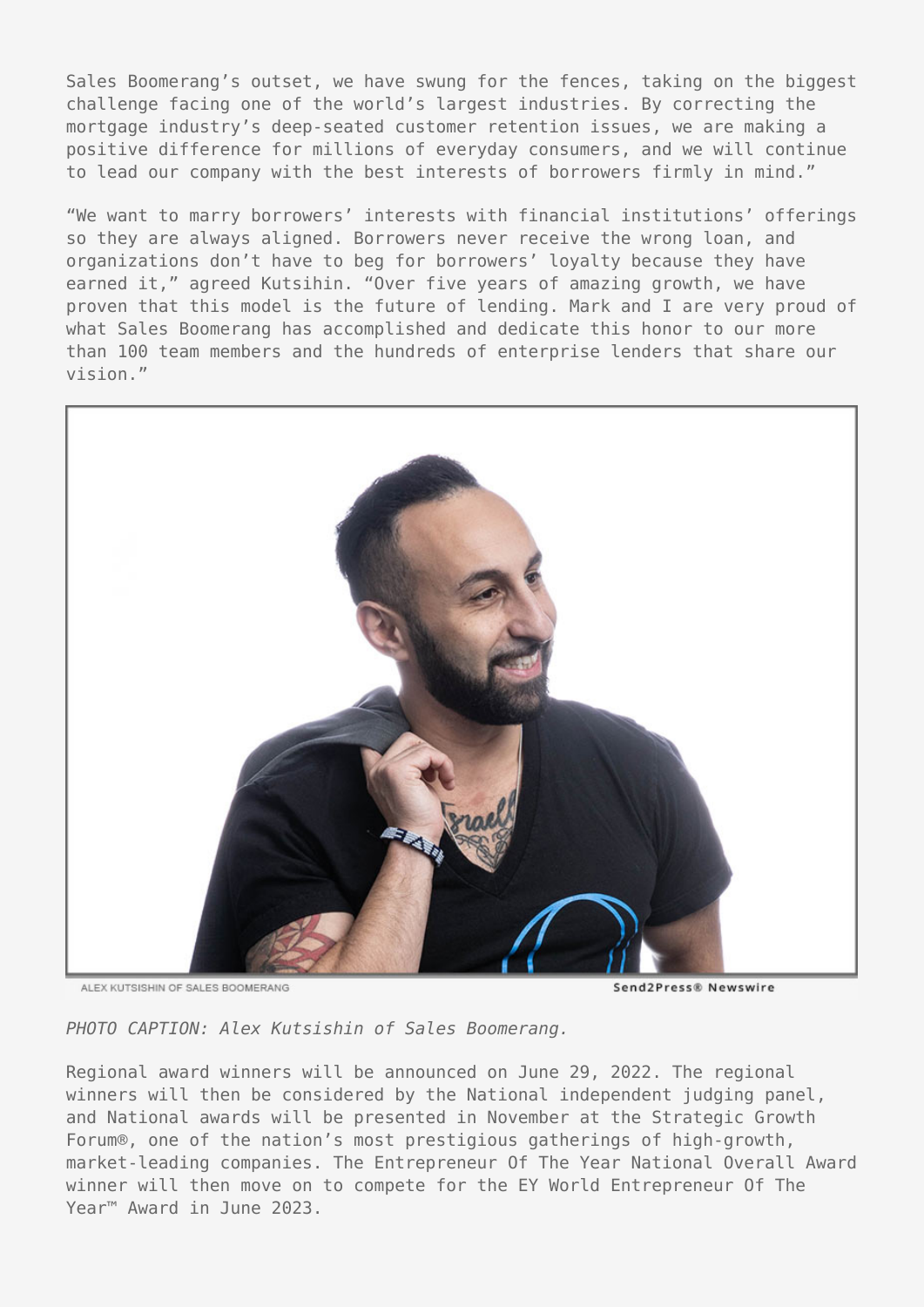For over 35 years, EY US has celebrated the unstoppable entrepreneurs who are building a more equitable, sustainable and prosperous world for all. The Entrepreneur Of The Year program has recognized more than 10,000 US executives since its inception in 1986. Entrepreneur Of The Year Award winners have exclusive, ongoing access to the experience, insight and wisdom of fellow alumni and other members of the entrepreneurial community in over 60 countries — all supported by vast EY resources.

Founded and produced by Ernst & Young LLP, the Entrepreneur Of The Year Awards are presented by PNC Bank. In the Mid-Atlantic, sponsors also include ADP, CBRE, Cooley LLP, Donnelly Financial Solutions (DFIN), DLA Piper LLP and Kelly Benefits Strategies.

## **About Sales Boomerang:**

Sales Boomerang transformed the relationship between mortgage lenders and borrowers with the introduction of the first automated borrower intelligence system in 2017. The company's intelligent alerts notify lenders as soon as a past customer or prospect is ready and credit-qualified for a loan. As the mortgage industry's #1 borrower retention tool, Sales Boomerang is trusted by more than 150 lenders — including brokers, independent mortgage companies, credit unions and banks — to help build lasting borrower relationships that maximize lifetime customer value. To date, Sales Boomerang alerts have enabled lenders to close more than \$150 billion in additional loan volume that would have otherwise been overlooked and achieve customer retention rates that outperform industry norms by an average of 3-5X. To learn more about Sales Boomerang and its No Borrower Left Behind™ ethos, visit <https://www.salesboomerang.com>.

## **About Entrepreneur Of The Year®:**

Entrepreneur Of The Year is the world's most prestigious business awards program for unstoppable entrepreneurs. These visionary leaders deliver innovation, growth and prosperity that transform our world. The program engages entrepreneurs with insights and experiences that foster growth. It connects them with their peers to strengthen entrepreneurship around the world. Entrepreneur Of The Year is the first and only truly global awards program of its kind. It celebrates entrepreneurs through regional and national awards programs in more than 145 cities in over 60 countries. National overall winners go on to compete for the EY World Entrepreneur Of The Year™ title. For more information, visit

[https://www.ey.com/en\\_us/entrepreneur-of-the-year-us.](https://www.ey.com/en_us/entrepreneur-of-the-year-us)

@SalesBoomerang #EOYMidAtl @EY\_US #fintech #digitalmortgage #mortgage #noborrowerleftbehind

## **MULTIMEDIA:**

Photo links for media:

<https://www.Send2Press.com/300dpi/22-0504-s2p-sb-Cunnigham-300dpi.jpg>